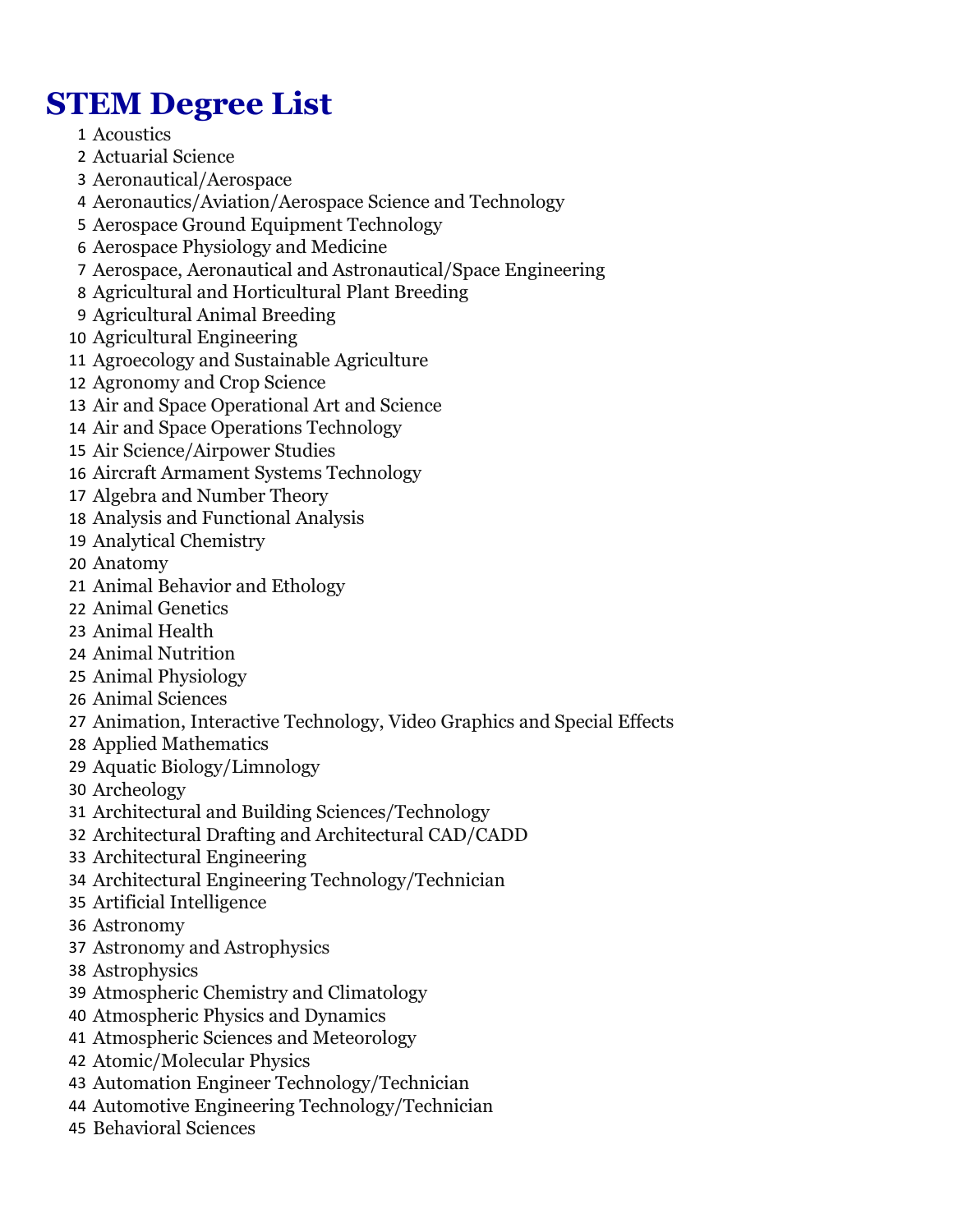- Biochemical Engineering
- Biochemistry and Molecular Biology
- Biochemistry, Biophysics and Molecular Biology
- Bioengineering and Biomedical Engineering
- Bioinformatics
- Biological and Biomedical Sciences
- Biological and Physical Sciences
- Biological/Biosystems Engineering
- Biology Technician/Biotechnology Laboratory Technician
- Biology/Biological Sciences
- Biomathematics, Bioinformatics, and Computational Biology
- Biomedical Sciences/ Biochemistry
- Biomedical Technology/Technician
- Biometry/Biometrics/ Biostatistics
- Biophysics
- Biopsychology
- Biotechnology
- Botany/Plant Biology
- Business Statistics
- CAD/CADD Drafting and/or Design Technology/Technician
- Cardiovascular Science
- Cell Biology and Anatomy
- Cell Physiology
- Cell/Cellular and Molecular Biology
- Cell/Cellular Biology and Anatomical Sciences
- Cell/Cellular Biology and Histology
- Ceramic Sciences and Engineering
- Chemical and Biomolecular Engineering
- Chemical Engineering
- Chemical Engineering Technology/Technician
- Chemical Physics
- Chemical Process Technology
- Chemical Technology/Technician
- Chemistry
- Civil Drafting and Civil Engineering CAD/CADD
- Civil Engineering
- Civil Engineering Technology/Technician
- Clinical and Industrial Drug Development
- Clinical Laboratory Science/Medical Technology/Technologist
- Cognitive Psychology and Psycholinguistics
- Cognitive Science
- Combat Systems Engineering
- Command & Control (C3, C4I) Systems and Operations
- Comparative Psychology
- Computational and Applied Mathematics27 270305 Financial Mathematics
- Computational Biology
- Computational Mathematics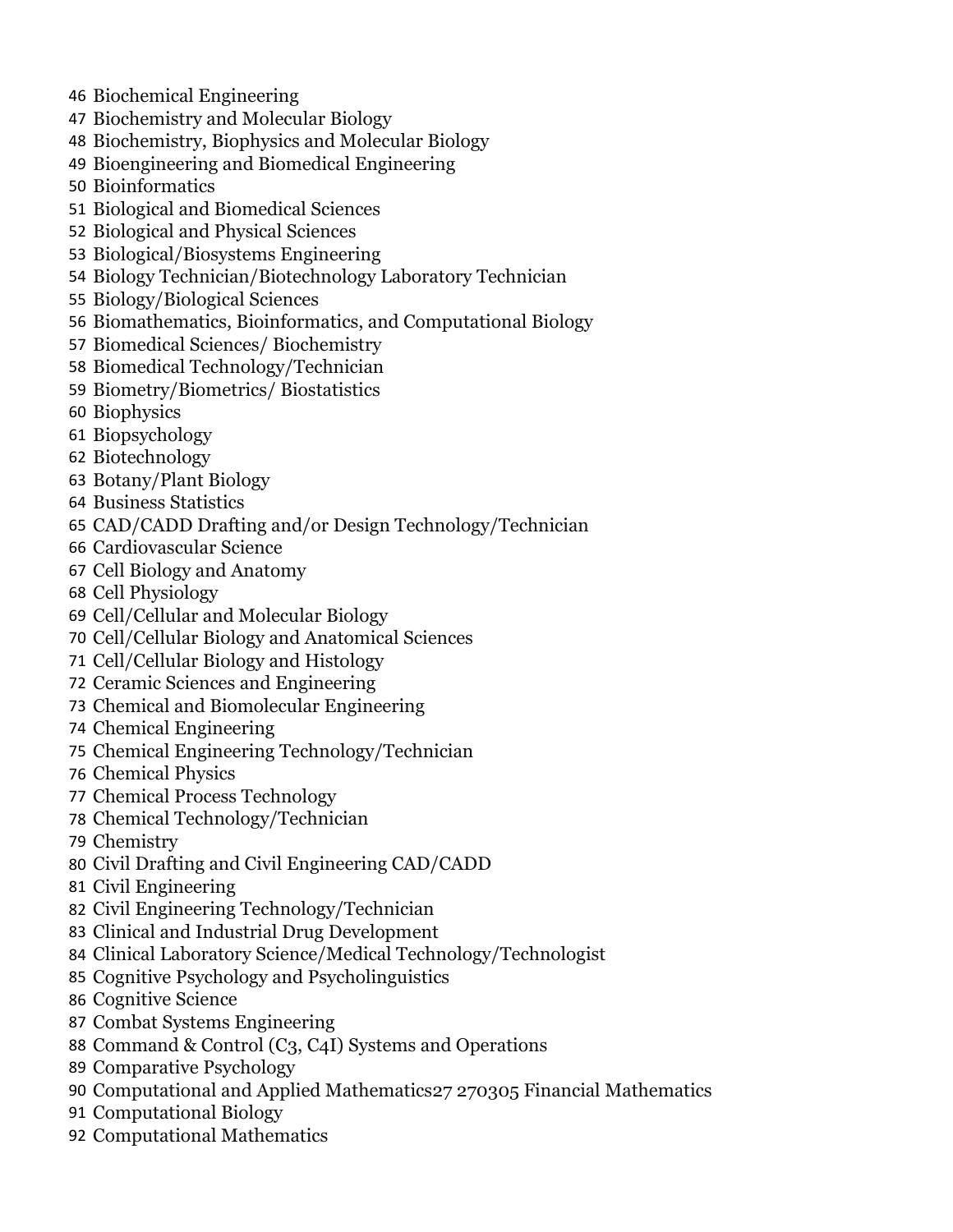- Computational Science
- Computer and Information Sciences
- Computer and Information Systems Security/Information Assurance
- Computer Engineering
- Computer Engineering Technologies/Technicians
- Computer Engineering Technology/Technician
- Computer Graphics
- Computer Hardware Engineering
- Computer Hardware Technology/Technician
- Computer Programming
- Computer Programming, Specific Applications
- Computer Programming, Vendor/Product Certification
- Computer Programming/Programmer
- Computer Science
- Computer Software and Media Applications
- Computer Software Engineering
- Computer Software Technology/Technician
- Computer Systems Analysis/Analyst
- Computer Systems Networking and Telecommunications
- Computer Technology/Computer Systems Technology
- Computer/Information Technology Services Administration and Management
- Condensed Matter and Materials Physics
- Conservation Biology
- Construction Engineering
- Construction Engineering Technology/Technician
- Cyber/Computer Forensics and Counterterrorism
- Cyber/Electronic Operations and Warfare
- Cytotechnology/Cytotechnologist
- Dairy Science
- Data Modeling/Warehousing and Database Administration
- Data Processing and Data Processing Technology/Technician
- Developmental and Child Psychology
- Developmental Biology and Embryology
- Digital Communication and Media/Multimedia
- Directed Energy Systems
- Drafting and Design Technology/Technician
- Drafting/Design Engineering Technologies/Technicians
- Ecology
- Ecology and Evolutionary Biology
- Ecology, Evolution, Systematics and Population Biology
- Econometrics and Quantitative Economics
- Educational Evaluation and Research
- Educational Statistics and Research Methods
- Educational/Instructional Technology
- Electrical and Electronic Engineering Technologies/Technicians
- Electrical and Electronics Engineering
- Electrical, Electronics and Communications Engineering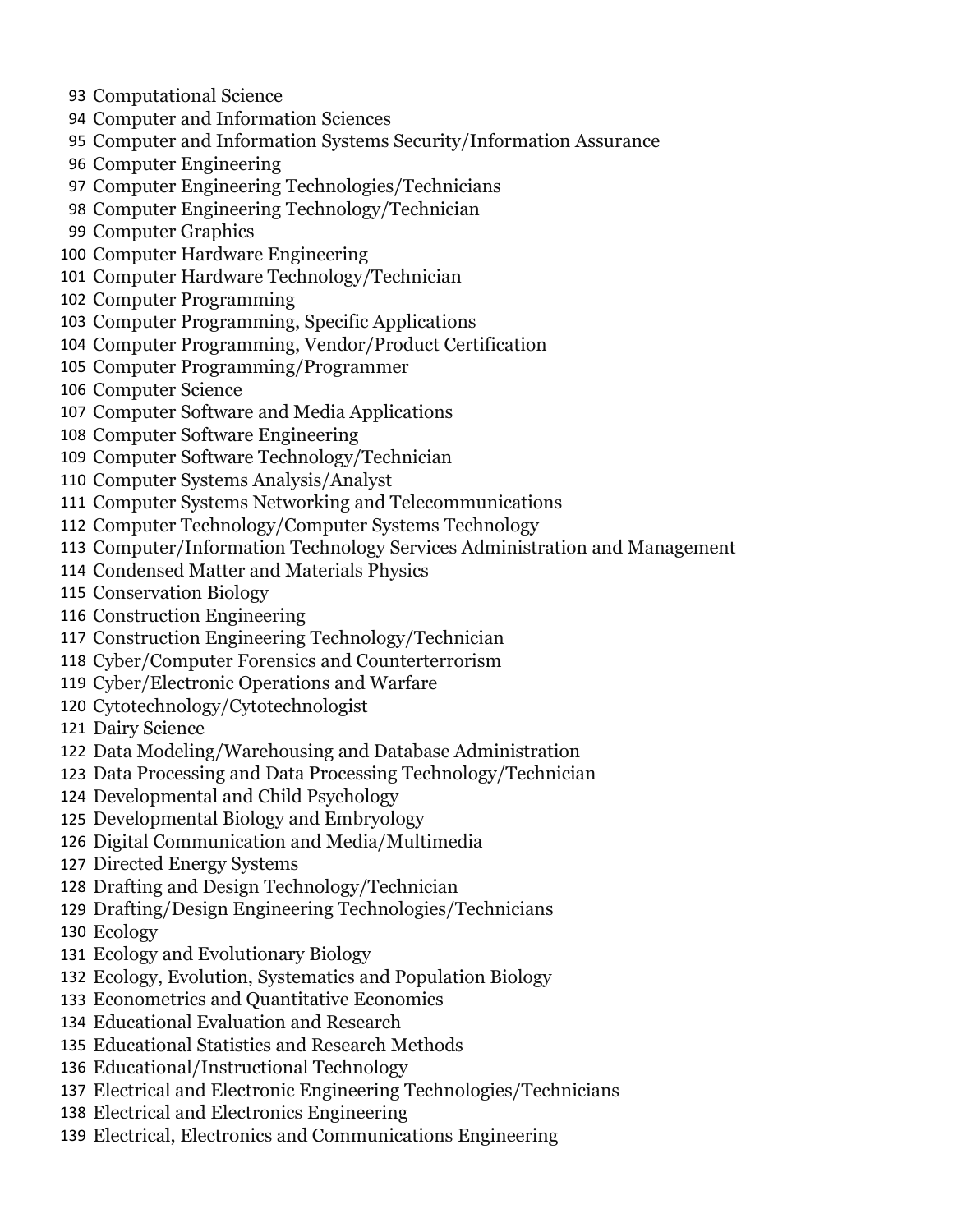- Electrical/Electronics Drafting and Electrical/Electronics CAD/CADD
- Electromechanical and Instrumentation and Maintenance Technologies/Technicians
- Electromechanical Engineering
- Electromechanical Technology/Electromechanical Engineering
- Elementary Particle Physics
- Endocrinology
- Energy Management and Systems Technology/Technician
- Engineering
- Engineering Acoustics
- Engineering Chemistry
- Engineering Design
- Engineering Mechanics
- Engineering Physics/Applied Physics
- Engineering Science Environmental/Environmental Health Engineering
- Engineering Technologies and Engineering-Related Fields
- Engineering Technology
- Engineering/Industrial Management
- Engineering-Related Fields
- Entomology
- Environmental Biology
- Environmental Chemistry
- Environmental Control Technologies/Technicians
- Environmental Engineering Technology/Environmental Technology
- Environmental Health
- Environmental Science
- Environmental Studies
- Environmental Toxicology
- Epidemiology
- Evolutionary Biology
- Exercise Physiology
- Experimental Psychology
- Explosive Ordinance/Bomb Disposal
- Food Science
- Food Science and Technology
- Food Technology and Processing
- Forensic Chemistry
- Forensic Science and Technology
- Forest Engineering
- Forest Sciences and Biology
- Genetics
- Genome Sciences/Genomics
- Geochemistry
- Geochemistry and Petrology
- Geographic Information Science and Cartography
- Geological and Earth Sciences/Geosciences
- Geological/Geophysical Engineering
- Geology/Earth Science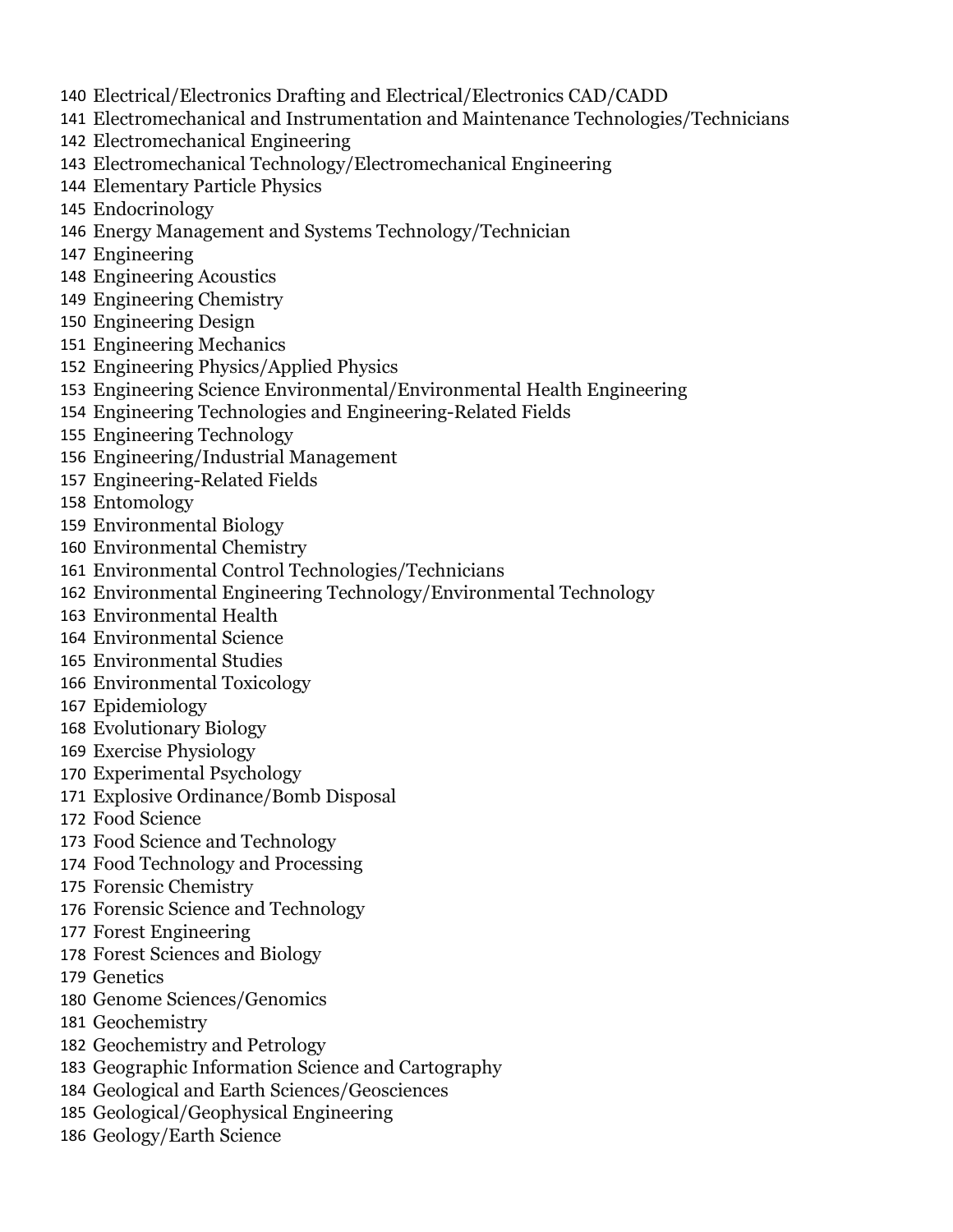- Geometry/Geometric Analysis
- Geophysics and Seismology
- Geotechnical and Geoenvironmental Engineering
- Hazardous Materials Information Systems Technology/Technician
- Hazardous Materials Management and Waste Technology/Technician
- Health/Medical Physics
- Heating, Ventilation, Air Conditioning and Refrigeration Engineering
- Horticultural Science
- Human Biology
- Human Computer Interaction
- Human/Medical Genetics
- Hydraulics and Fluid Power Technology/Technician
- Hydrology and Water Resources Science
- Immunology
- Industrial and Physical Pharmacy and Cosmetic Sciences51
- Industrial Engineering
- Industrial Production Technologies/Technicians
- Industrial Radiologic Technology/Technician
- Industrial Safety Technology/Technician
- Industrial Technology/Technician
- Informatics
- Information Operations/Joint Information Operations
- Information Science/Studies
- Information Technology
- Information Technology Project Management11 111006 Computer Support Specialist
- Information/Psychological Warfare and Military Media Relations
- Inorganic Chemistry
- Instrumentation Technology/Technician
- Intelligence
- Intelligence, Command Control and Information Operations
- Joint Command/Task Force (C3, C4I) Systems
- Laser and Optical Engineering
- Laser and Optical Technology/Technician
- Livestock Management
- Low-Observables and Stealth Technology
- Management Science
- Management Science and Quantitative Methods
- Manufacturing Engineering
- Manufacturing Engineering Technology/Technician
- Marine Biology and Biological Oceanography
- Marine Sciences
- Materials Chemistry
- Materials Engineering
- Materials Sciences
- Mathematical Biology
- Mathematical Statistics and Probability
- Mathematics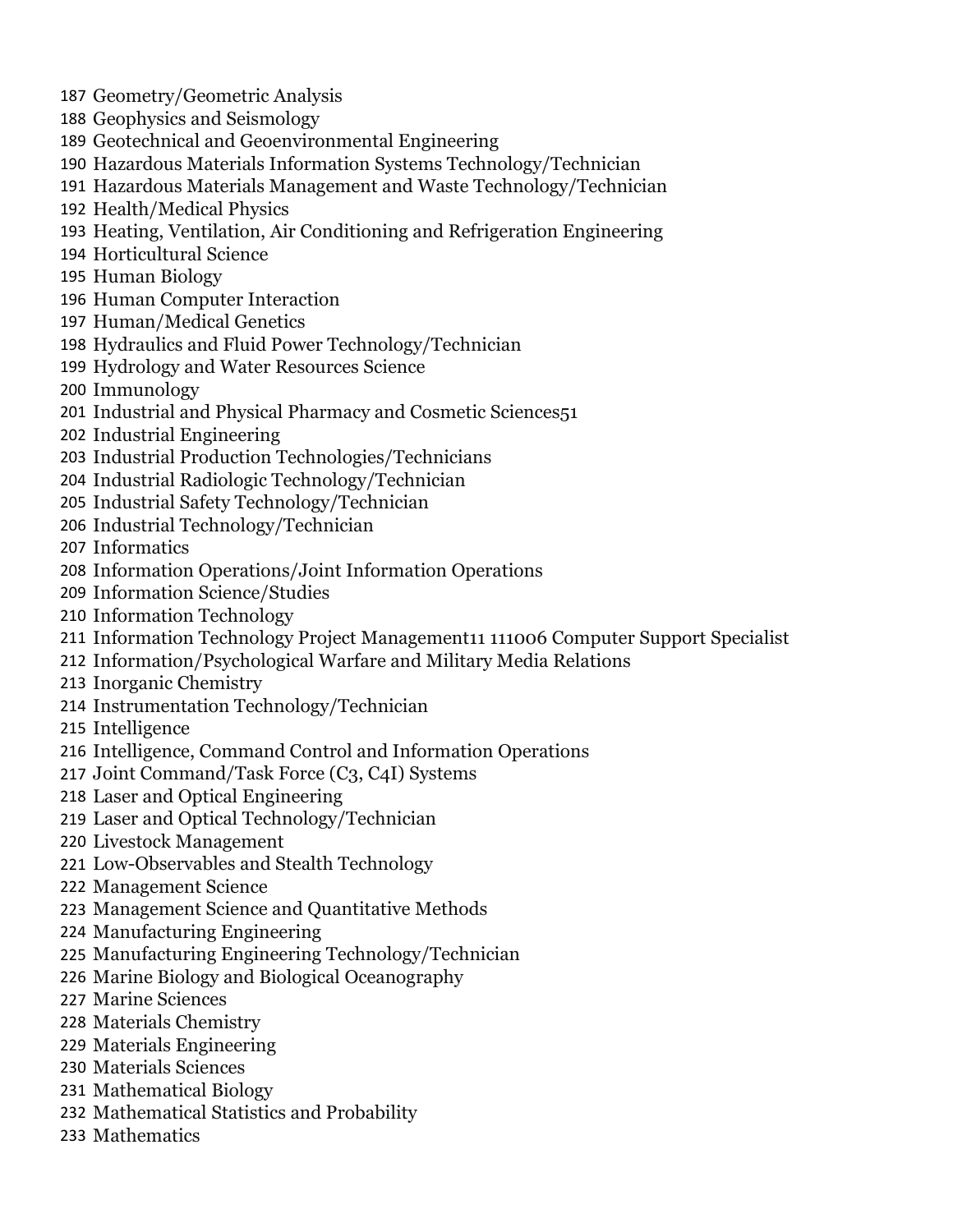- Mathematics and Computer Science Mathematics and Statistics Mechanical Drafting and Mechanical Drafting CAD/CADD Mechanical Engineering Mechanical Engineering Related Technologies/Technicians Mechanical Engineering/Mechanical Technology/Technician Mechatronics, Robotics, and Automation Engineering Medical Informatics Medical Microbiology and Bacteriology Medical Scientist Medicinal and Pharmaceutical Chemistry Metallurgical Engineering Metallurgical Technology/Technician Meteorology Microbial and Eukaryotic Genetics Microbiological Sciences and Immunology Microbiology Microbiology and Immunology Military Applied Sciences Military Information Systems Technology Military Systems and Maintenance Technology Military Technologies and Applied Sciences Mining and Mineral Engineering Mining and Petroleum Technologies/Technicians Mining Technology/Technician Missile and Space Systems Technology Modeling, Virtual Environments and Simulation Molecular Biochemistry Molecular Biology Molecular Biophysics Molecular Genetics Molecular Medicine Molecular Pharmacology Molecular Physiology Molecular Toxicology Munitions Systems/Ordinance Technology Mycology Nanotechnology Natural Products Chemistry and Pharmacognosy Natural Resources Conservation and Research Natural Resources/Conservation Natural Sciences
	- Naval Architecture and Marine Engineering
	- Naval Science and Operational Studies
	- Network and System Administration/Administrator
	- Neuroanatomy
	- Neurobiology and Anatomy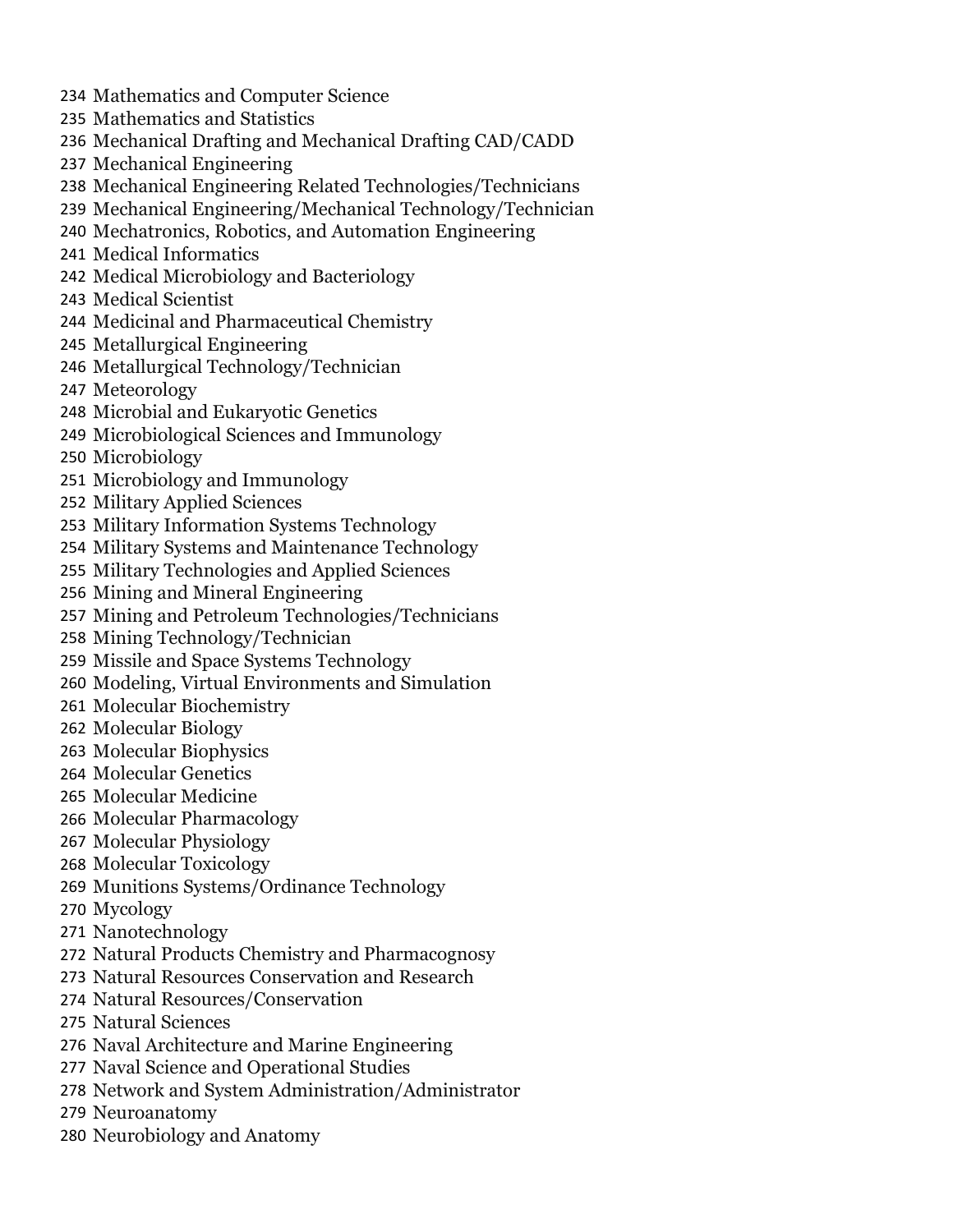- Neurobiology and Behavior
- Neurobiology and Neurosciences
- Neuropharmacology
- Neuroscience
- Nuclear and Industrial Radiologic Technologies/Technicians
- Nuclear Engineering
- Nuclear Engineering Technology/Technician
- Nuclear Physics
- Nuclear/Nuclear Power Technology/Technician
- Nutrition Sciences
- Occupational Safety and Health Technology/Technician
- Ocean Engineering
- Oceanography, Chemical and Physical
- Oncology and Cancer Biology
- Operational Oceanography
- Operations Research
- Optics/Optical Sciences
- Organic Chemistry
- Packaging Science
- Paleontology
- Paper Science and Engineering
- Parasitology
- Pathology/Experimental Pathology
- Personality Psychology
- Petroleum Engineering
- Petroleum Technology/Technician
- Pharmaceutical Sciences
- Pharmaceutics and Drug Design
- Pharmacoeconomics/Pharmaceutical Economics
- Pharmacology
- Pharmacology and Toxicology
- Photobiology
- Physical Chemistry
- Physical Science Technologies/Technicians
- Physical Sciences
- Physics
- Physiological Psychology/Psychobiology
- Physiology
- Physiology, Pathology, and Related Sciences
- Planetary Astronomy and Science
- Plant Genetics
- Plant Molecular Biology
- Plant Pathology/Phytopathology
- Plant Physiology
- Plant Protection and Integrated Pest Management
- Plant Sciences
- Plasma and High-Temperature Physics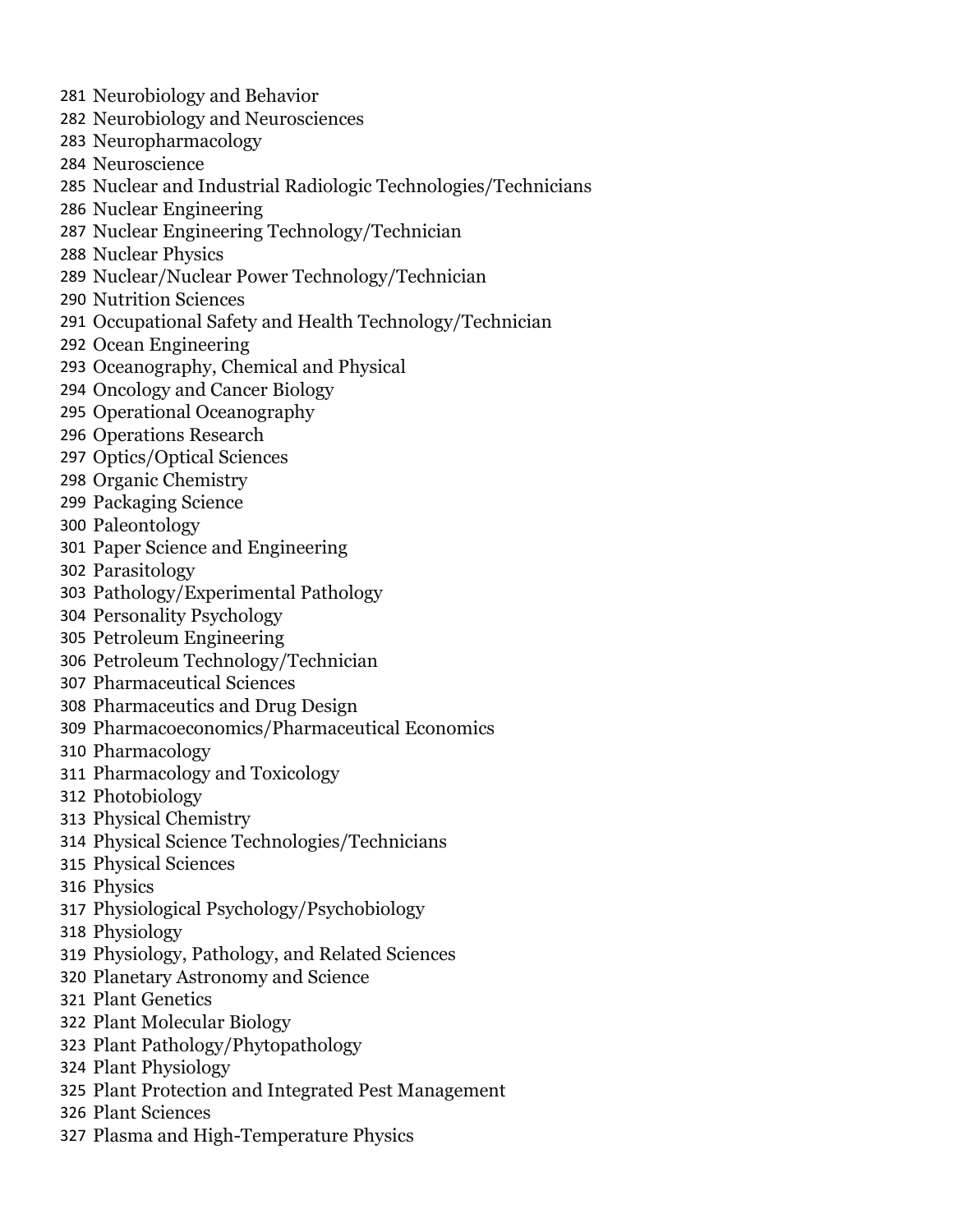- Plastics and Polymer Engineering Technology/Technician
- Polymer Chemistry
- Polymer/Plastics Engineering
- Population Biology
- Poultry Science
- Pre-Engineering
- Psychometrics and Quantitative Psychology
- Psychopharmacology
- Quality Control and Safety Technologies/Technicians
- Quality Control Technology/Technician
- Radar Communications and Systems Technology
- Radiation Biology/Radiobiology
- Range Science and Management
- Reproductive Biology
- Research and Experimental Psychology
- Robotics Technology/Technician
- Science Technologies/Technicians
- Semiconductor Manufacturing Technology
- Signal/Geospatial Intelligence
- Social Psychology
- Soil Chemistry and Physics
- Soil Microbiology
- Soil Science and Agronomy
- Soil Sciences
- Solar Energy Technology/Technician
- Space Systems Operations
- Statistics
- Strategic Intelligence
- Structural Biology
- Surveying Engineering
- Surveying Technology/Surveying
- Sustainability Studies
- System, Networking, and LAN/WAN Management/Manager
- Systematic Biology/Biological Systematics
- Systems Engineering
- Systems Science and Theory
- Telecommunications Engineering
- Telecommunications Integrated Circuit Design
- Textile Sciences and Engineering
- Theoretical and Mathematical Physics
- Theoretical Chemistry
- Topology and Foundations
- Toxicology
- Transportation and Highway Engineering
- Undersea Warfare
- Urban Forestry
- Veterinary Anatomy